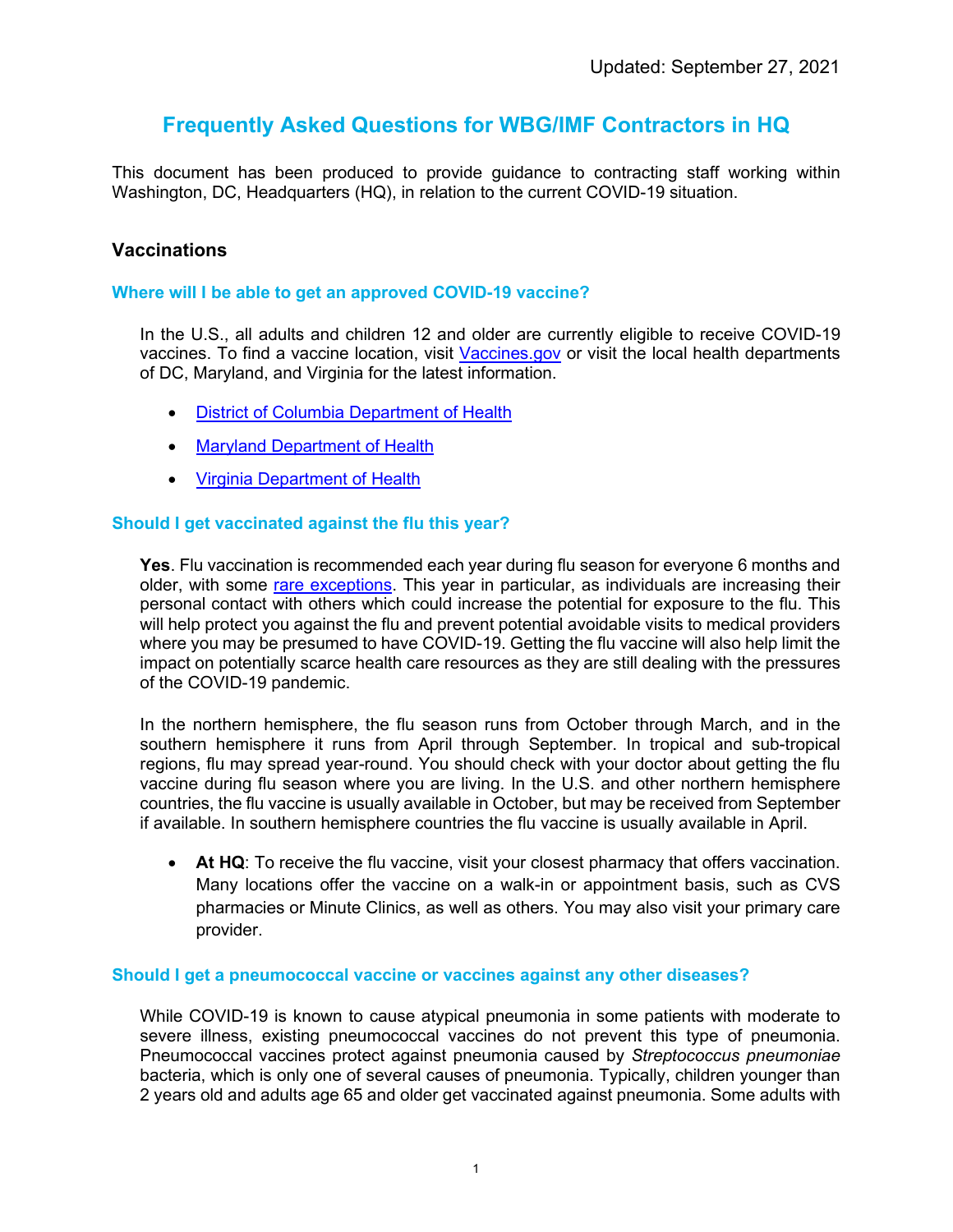underlying chronic health problems or who are smokers may also receive the pneumococcal vaccine, if recommended by their doctor. You should check with your doctor if you fall into one of these categories.

It is always important to receive standard recommended vaccinations according to your country's vaccination schedule. If you think you have missed vaccines for diseases such as measles, polio, tetanus, meningitis, or hepatitis A or B, or others, talk to your doctor about getting vaccinated. These are important tools in preventing illness.

# **Masks & Cloth Face Coverings**

### **When should I use a facemask and which type?**

The WHO, U.S. CDC, and other national health authorities recommend wearing masks to prevent transmission of the SARS-CoV-2 virus that causes COVID-19. This applies to both unvaccinated AND vaccinated individuals in areas with substantial or high transmission. Proper use of facemasks [can help prevent the spread of COVID-19.](https://www.cdc.gov/coronavirus/2019-ncov/more/masking-science-sars-cov2.html) A significant amount of COVID-19 transmission occurs when people have no symptoms. Facemasks limit the droplets and aerosol particles being exhaled into the environment from someone potentially infected. When properly worn, a mask also protects the person wearing it from others' respiratory droplets and aerosols.

**NOTE:** Health authorities in some countries have either required or recommended medical grade masks for better filtration. Where recommended or required by local authorities, staff should follow those guidelines.

**HSD reminds staff that protection provided by a mask depends on both filtration and fit.** While medical grade N95 masks may provide a higher filtration, they will not provide improved protection if they do not fit well.

### **Tips on Fit:**

To be effective, a mask must be worn over the mouth and nose.

If you have a mask with a nose wire, mold the wire to your nose bridge to close gaps.

Improve the fit of a disposable mask and eliminate the side gap by knotting the ear loops near the mask and tucking in the side of the mask for a close fit.

Two ways to check for fit:

- Exhale while feeling for airflow out the sides, top, and bottom of the mask with your hands.
- When you inhale, the mask should collapse toward your face, indicating no air being pulled in through the edges of the mask.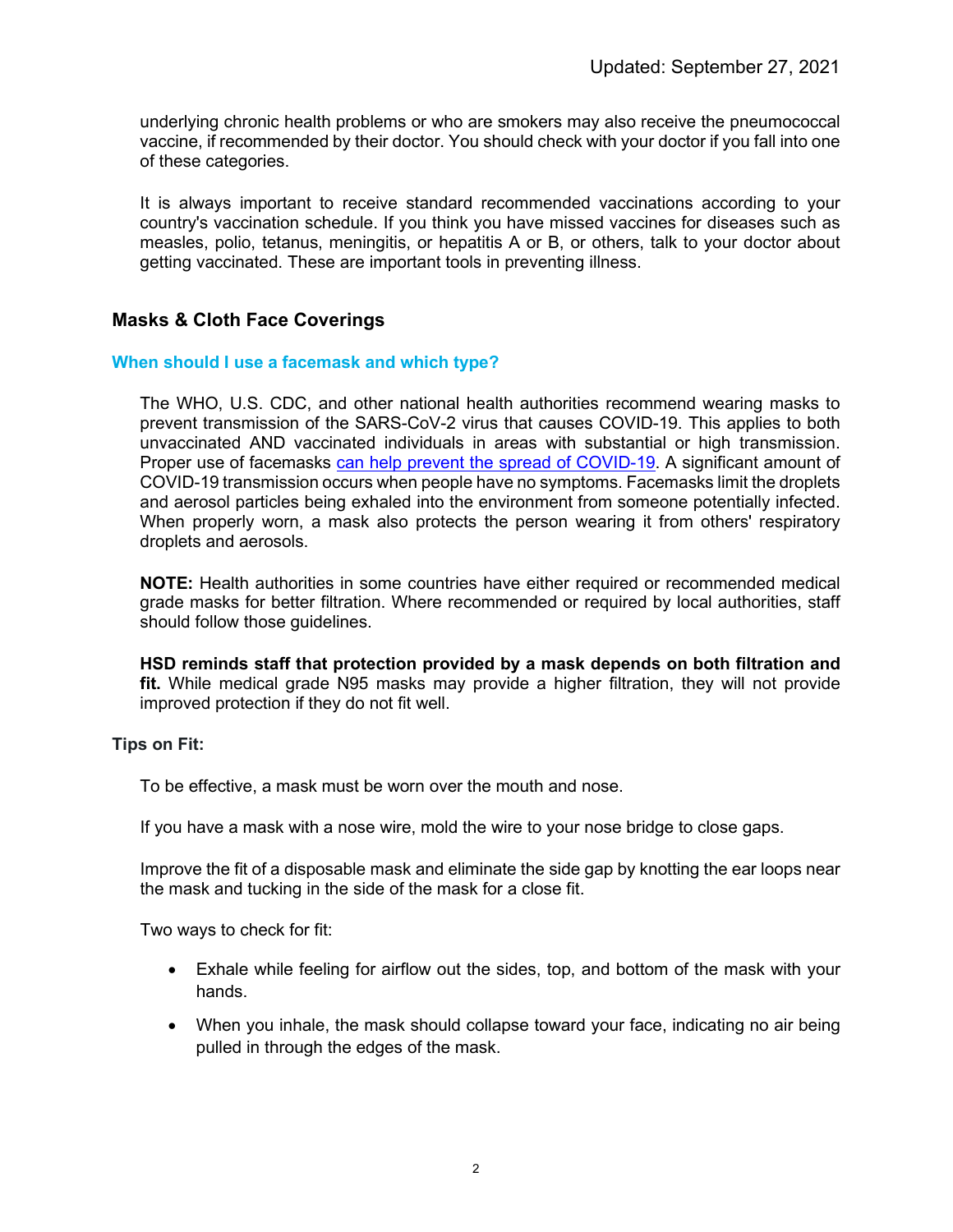# **Tips on Filtration:**

A mask should be at least 2 layers thick

- Disposable masks are often made with 3-5 layers of fused material
- Cloth masks should be made with at least 2 layers of tightly woven breathable material. Check this by seeing if the fabric blocks light when held up to a bright light.

When using a face covering or mask of any kind, it is essential to also use other measures to prevent spread of disease, avoiding the "**3 Cs**":

- **Close contact** with others (stay at least 2 meters/6 feet away from others who are not in your household),
- **Crowded places**, and
- **Closed spaces** with poor ventilation.

Also remember to avoid touching your face and wash your hands frequently with soap and water.

# **Cloth and disposable masks and respirators**

**Use**: For the general public when outside the home, especially when undertaking activities where a distance of 2 meters/6 feet or more from others cannot always be maintained, such as when using public transport, in shops, or in other confined or crowded environments. They should also be used when caring for someone sick with COVID-19 in your home, or by someone who is sick with COVID-19 and is being cared for by family or household members.

**Purpose**: To help prevent spread of infection from you to others, and from others to you. Because a significant amount of transmission occurs when people do not (yet) have symptoms, it is important to wear a mask anytime outside your household.

- [WHO: Novel Coronavirus \(COVID-19\) advice for the public: When and how to use](https://www.who.int/emergencies/diseases/novel-coronavirus-2019/advice-for-public/when-and-how-to-use-masks)  [masks](https://www.who.int/emergencies/diseases/novel-coronavirus-2019/advice-for-public/when-and-how-to-use-masks)
- [CDC: Use of Cloth Face Coverings to Help Slow the Spread of COVID-19](https://www.cdc.gov/coronavirus/2019-ncov/prevent-getting-sick/diy-cloth-face-coverings.html)

**Specifications**: There are many different varieties of cloth and disposable masks and respirators. They should cover the nose and mouth and fit well without gaps. You should feel no air flow through or out the sides, top, or bottom of the mask. Cloth masks should be at least 2 layers to be effective, should not be "see through", and should have ear straps or head straps / ties in order to ensure a good fit.

**Recommendations**: In high-risk situations, consider wearing a [non-medical respirator mask](https://www.cdc.gov/coronavirus/2019-ncov/prevent-getting-sick/types-of-masks.html)  [that meets a quality standard](https://www.cdc.gov/coronavirus/2019-ncov/prevent-getting-sick/types-of-masks.html) (such as a KN95). High risk situations include: crowded environments (whether indoors or outdoors), especially when with others of unknown vaccination status; caring for a COVID positive family member; if you have a medical condition (such as an immunocompromise) that puts you at higher risk for severe illness with COVID-19, even if vaccinated.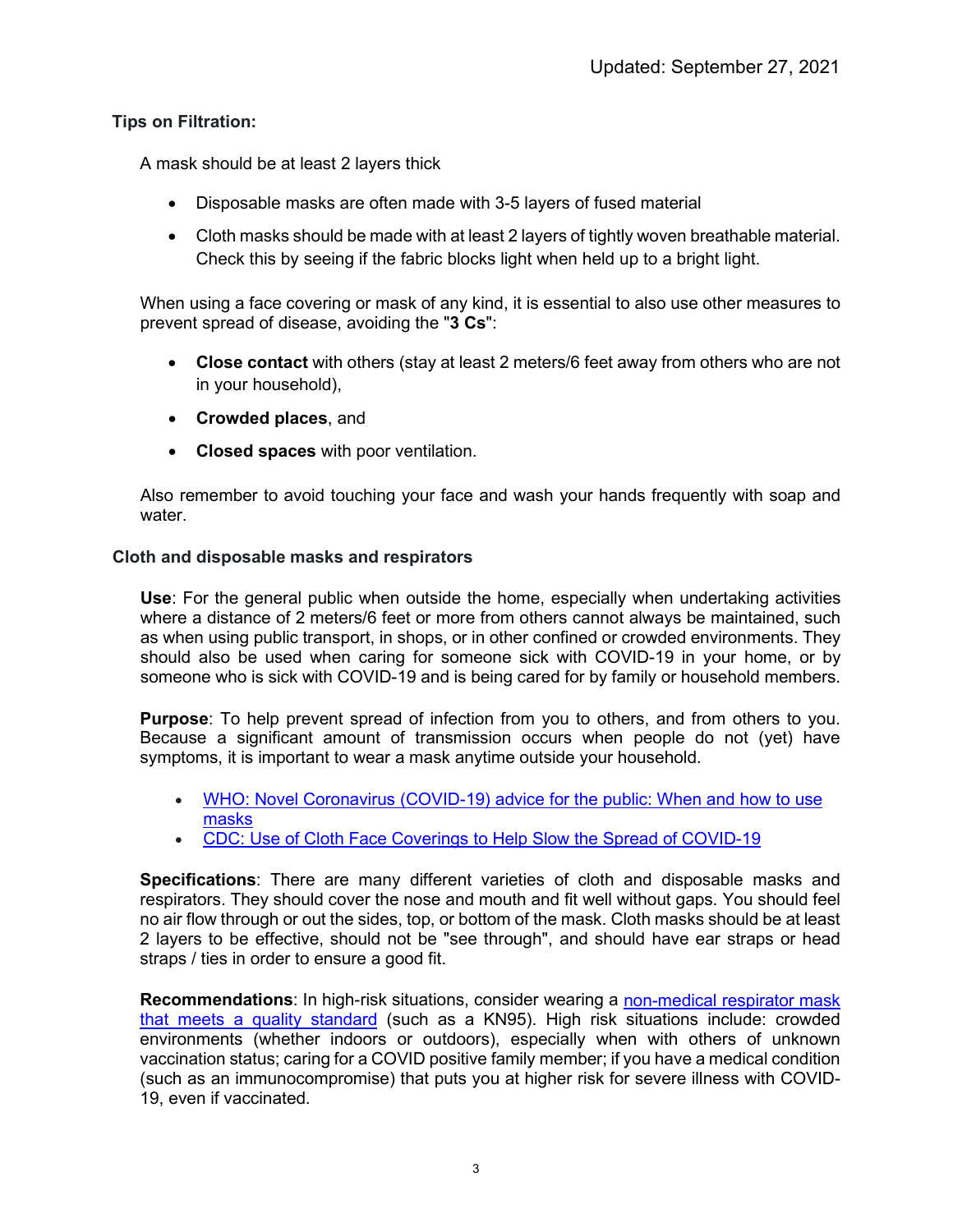### **Medical masks / N95 respirators**

**Use**: For healthcare workers caring for patients ill with COVID-19.

**Purpose**: To protect themselves from illness transmitted by sick patient. N95 masks require specific training and fit testing to be used effectively and should be reserved for healthcare workers.

Some national and local health authorities require people to wear face coverings or masks in public places and may enforce this. You should follow local requirements in such locations.

### **Will mask wearing be required while in WBG buildings/offices?**

**Yes, for all entrants to WBG HQ buildings during Tiers 2 and 1** face masks are required except when working in an individual office alone with the door closed. This is following HSD's review of updated guidance (CDC and DC Public Health) that all individuals, including those who are vaccinated, should wear masks in indoor settings.

# **Finding a Healthcare Provider/COVID-19 Testing**

# **Washington, DC, Area**

# *Finding a Healthcare Provider*

You can consider alternative healthcare providers in the Washington, DC, Virginia, or Maryland areas. **Please call before arrival**:

- MedStar urgent care/prompt care (DC and Maryland) see [MedStar locations](https://www.medstarhealth.org/mhs/our-locations/) (select specifically for MedStar prompt care/urgent care)
- GW Medical Faculty Associates (DC) [Immediate and Primary Care](https://gwdocsipc.com/)
- [Virginia Hospital Center in Arlington](https://www.virginiahospitalcenter.com/)
- INOVA Hospitals located throughout Fairfax County: **Fairfax, Alexandria**, and Fair [Oaks](https://www.inova.org/locations/inova-fair-oaks-hospital) as well as [INOVA urgent care centers](https://www.inova.org/our-services/inova-urgent-care)

# *COVID-19 Testing*

- For information on testing in DC, visit: [https://coronavirus.dc.gov/testing.](https://coronavirus.dc.gov/testing)
- For testing information in Maryland, visit: [https://coronavirus.maryland.gov/pages/symptoms-testing.](https://coronavirus.maryland.gov/pages/symptoms-testing)
- For testing sites in Virginia, visit: [https://www.vdh.virginia.gov/coronavirus/covid-19](https://www.vdh.virginia.gov/coronavirus/covid-19-testing/covid-19-testing-sites/) [testing/covid-19-testing-sites/.](https://www.vdh.virginia.gov/coronavirus/covid-19-testing/covid-19-testing-sites/)

**Note**: Testing for COVID-19 is based on the doctor's clinical assessment and may not be done if you do not have symptoms, depending on your locality.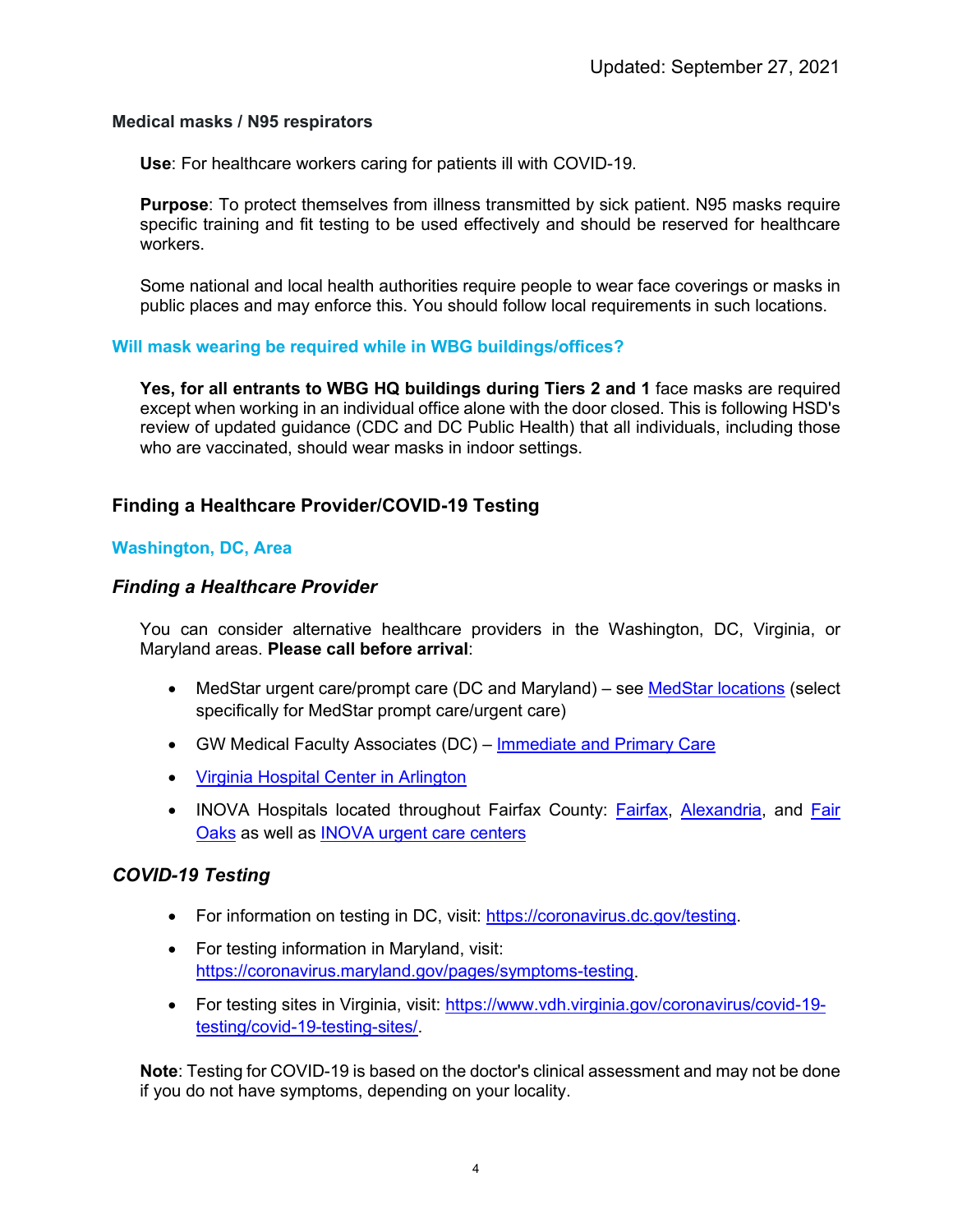The CDC has also created [a coronavirus self-checker tool](https://www.cdc.gov/coronavirus/2019-ncov/symptoms-testing/testing.html) which can help you make decisions. This tool is only intended for use by people currently in the United States.

Remember, in an emergency, first dial 911.

#### **Can I be tested to see if I am immune to COVID-19?**

Tests for COVID-19 antibodies (which may be an indicator of past infection) are available on the market, however they have varying accuracy and reliability. Even those tests which are validated may have a high rate of false positive or false negative results, meaning they cannot accurately tell you if you were infected with COVID-19 in the past or are immune to COVID-19. Antibody testing is also [not currently recommended](https://www.fda.gov/medical-devices/safety-communications/antibody-testing-not-currently-recommended-assess-immunity-after-covid-19-vaccination-fda-safety) to assess for immunity to COVID-19 following COVID-19 vaccination or to assess the need for vaccination in an unvaccinated person.

A positive result from an antibody test does not mean you have a specific amount of immunity to COVID-19, and a negative test (showing no antibodies) after vaccination does not mean you do not have immunity. Since vaccines induce antibodies to specific viral protein targets, post-vaccination antibody test results will be negative in those who have not been infected with COVID-19 if the test used does not detect the specific antibodies induced by the vaccine. See the U.S. CDC quidelines for antibody testing for more information.

### **I am Sick**

### **What should I do if I have COVID-19?**

Stay home and away from others. Your actions make a difference in limiting the spread of illness. Get rest and stay hydrated. Talk to your doctor to discuss your symptoms and to see whether you should be tested or need specific treatment.

Use good hygiene to prevent spreading your illness to others. Isolate yourself from other members of your household to the degree possible, sleeping in a separate bedroom and using a separate bathroom if available. Wear a mask around other household members and maintain at least a 2 meter/6 foot distance. Have your household members wear a mask any time they may need to be around you as well. Limit the time you spend in any common areas or around others in your home, even when maintaining physical distance and masking. Clean any high touch surfaces frequently.

If you or any household member that is ill has severe symptoms of illness, including emergency warning signs for COVID-19 such as trouble breathing, persistent pain or pressure in your chest, bluish lips or face, or new confusion or difficulty being woken, seek emergency medical care right away.

If symptoms of illness are not severe, but you need to seek medical care:

- Contact your healthcare provider by phone.
- If you need a healthcare provider, see "Finding a Healthcare Provider / COVID-19 Testing."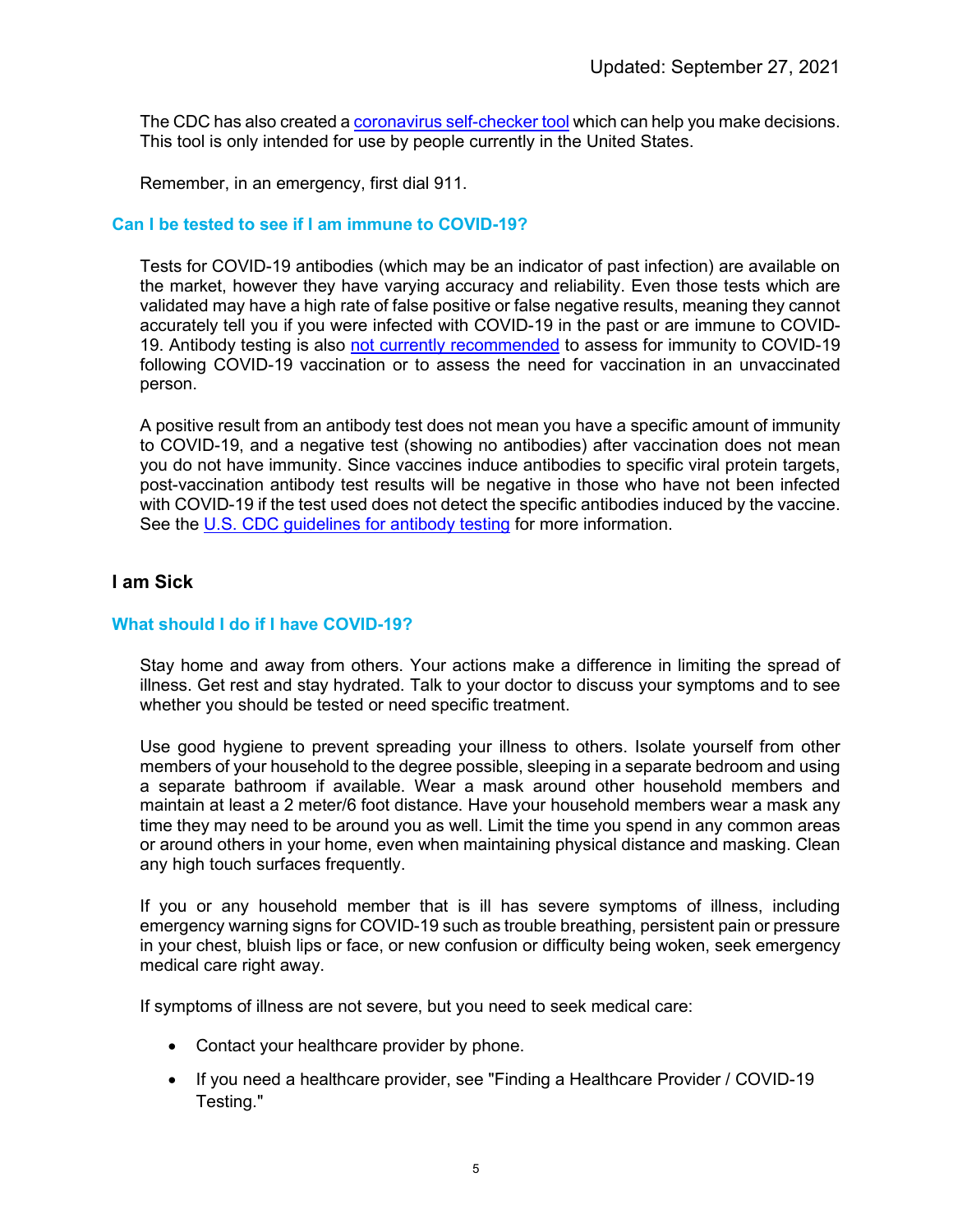- If you must go out to receive medical care, wear a mask.
- In addition, please see the CDC's quidance [here.](https://www.cdc.gov/coronavirus/2019-ncov/downloads/sick-with-2019-nCoV-fact-sheet.pdf)

### **When can I be around others or return to the office after being diagnosed or ill with COVID-19?**

People (who are not immunocompromised\*) who have been diagnosed with COVID-19 can be around others / return to the office when:

- **If they were ill with symptoms**: A minimum of 10 days has passed since the first symptoms of illness, 24 hours with no fever (without the use of fever-reducing medications), and other symptoms improving (some symptoms such as fatigue or lack of ability to smell may last longer and do not indicate infectiousness to others).
- **If they were asymptomatic**: A minimum of 10 days after testing positive.

\*If you are immunocompromised, confirm with your doctor when it is safe to be around others.

It is not necessary to be retested for COVID-19 if meeting the above criteria.

**Reminder**: Any unvaccinated individual who has been in contact with someone diagnosed with COVID-19 should quarantine for 14 days after the last contact with the individual. Vaccinated individuals do not need to quarantine if they have no symptoms, [according to the](https://www.cdc.gov/coronavirus/2019-ncov/your-health/quarantine-isolation.html)  [U.S. CDC,](https://www.cdc.gov/coronavirus/2019-ncov/your-health/quarantine-isolation.html) but should be tested 3 to 5 days after exposure and wear a mask indoors for 14 days following exposure or until their test result is negative. In the case of family/household contacts of ill individuals, those non-ill individuals should quarantine for 14 days after their household contact is no longer infectious per the above parameters. At any time, if an individual who is quarantining develops symptoms, they should isolate themselves and be tested for COVID-19.

# **I am not Sick**

### **What should I do if I have had close contact with a confirmed or probable COVID-19 case?**

If you know that have you been in close contact\* with someone confirmed to have COVID-19, or who was declared a probable case and you are unvaccinated, you should quarantine (stay at home) and avoid contact with others for a period of 14 days from the last known contact with the ill person. If you are vaccinated, you do not need to quarantine if you have no symptoms, [according to the U.S. CDC.](https://www.cdc.gov/coronavirus/2019-ncov/your-health/quarantine-isolation.html) However, you must be tested 3 to 5 days after exposure and wear a mask indoors for 14 days following exposure, or until you test negative. If you develop symptoms at any time, you should isolate yourself and be tested for COVID-19. If you develop symptoms or are tested for COVID-19, contact HSD. Your confidentiality will be respected.

If living with someone who is sick with COVID-19, do not go to work and avoid contact with others. [Follow instructions for minimizing your exposure outlined by the U.S. CDC.](https://www.cdc.gov/coronavirus/2019-ncov/if-you-are-sick/care-for-someone.html) Local public health authorities should give you guidance on when you will be able to end your selfisolation.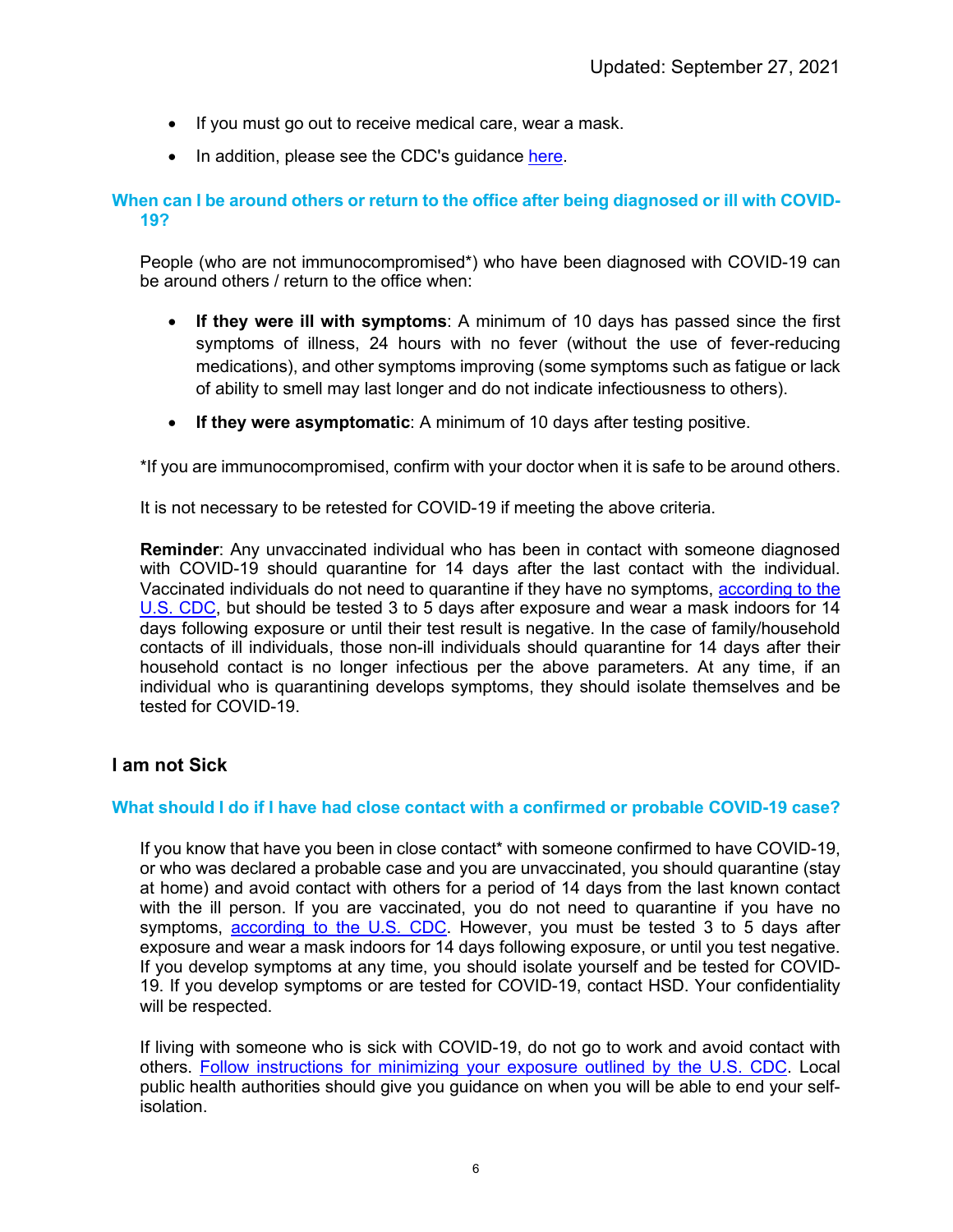\*While data to precisely define "close contact" is limited, the U.S. CDC has [updated its](https://www.cdc.gov/coronavirus/2019-ncov/php/contact-tracing/contact-tracing-plan/appendix.html#contact)  [definition](https://www.cdc.gov/coronavirus/2019-ncov/php/contact-tracing/contact-tracing-plan/appendix.html#contact) to mean being within 2 meters/6 feet of an infected individual for 15 cumulative minutes over a 24 hour period (this may include multiple short contacts that add up to 15 minutes). This expansion of the definition (from 15 consecutive minutes of contact) is based on [new data,](https://www.cdc.gov/mmwr/volumes/69/wr/mm6943e1.htm) meaning that multiple short contacts that add up to 15 minutes or more may pose a risk for transmission.

# **About COVID-19**

### **How does COVID-19 spread?**

COVID-19 spreads from person-to-person through respiratory particles that are exhaled when an infected person coughs, sneezes, talks, sings, or breathes. This happens most directly when someone is in close contact with an infected person (within 2 meters/6 feet). But in some cases, it may happen at further distances with particles that are airborne. This airborne or aerosol transmission may mean that you can get COVID-19 even when not in close contact with someone, particularly if you are in a poorly ventilated space, among crowds, and if not wearing a face mask. Please see [WHO](https://www.who.int/emergencies/diseases/novel-coronavirus-2019/question-and-answers-hub/q-a-detail/coronavirus-disease-covid-19-how-is-it-transmitted) and [CDC](https://www.cdc.gov/coronavirus/2019-ncov/prevent-getting-sick/how-covid-spreads.html) information on how COVID-19 spreads.

It is important to be aware that the virus can be spread by people that have NO symptoms. In a [study published by JAMA](https://jamanetwork.com/journals/jamanetworkopen/fullarticle/2774707) (The Journal of the American Medical Association), over 50% of transmission of COVID-19 may be from individuals who are asymptomatic (either presymptomatic or who never develop symptoms).

The virus may spread by touching surfaces where respiratory droplets from infected people have landed, but this is more likely to happen in locations such as medical facilities or when taking care of a COVID-19 patient at home. If you touch a surface and then touch your nose, mouth or eyes without washing your hands, you may infect yourself. Therefore, it is important to not touch your face, and to wash your hands thoroughly for 20 seconds with soap and water after you have been in a public place or if you have been around someone who is sick.

Since COVID-19 can be spread by people who have no symptoms an[d newer variants spread](https://www.cdc.gov/coronavirus/2019-ncov/variants/delta-variant.html)  [more easily than the original SARS CoV-2 strain,](https://www.cdc.gov/coronavirus/2019-ncov/variants/delta-variant.html) it is important to wear a mask whenever

The best protection against any transmission of SARS CoV-2 is getting vaccinated when possible, proper distancing of at least 2 meters/6 feet from others who are not part of your household, wearing a mask or face covering when leaving home, and following these guidelines:

- Avoid the "3 Cs": crowded places, close contact settings, confined and enclosed spaces such as bars, restaurants, places of worship, gyms, waiting rooms, etc.
- Outdoors is better than indoors.
- Fresh air/open windows are safer than recirculated air.
- Proper filtration in ventilation systems is important.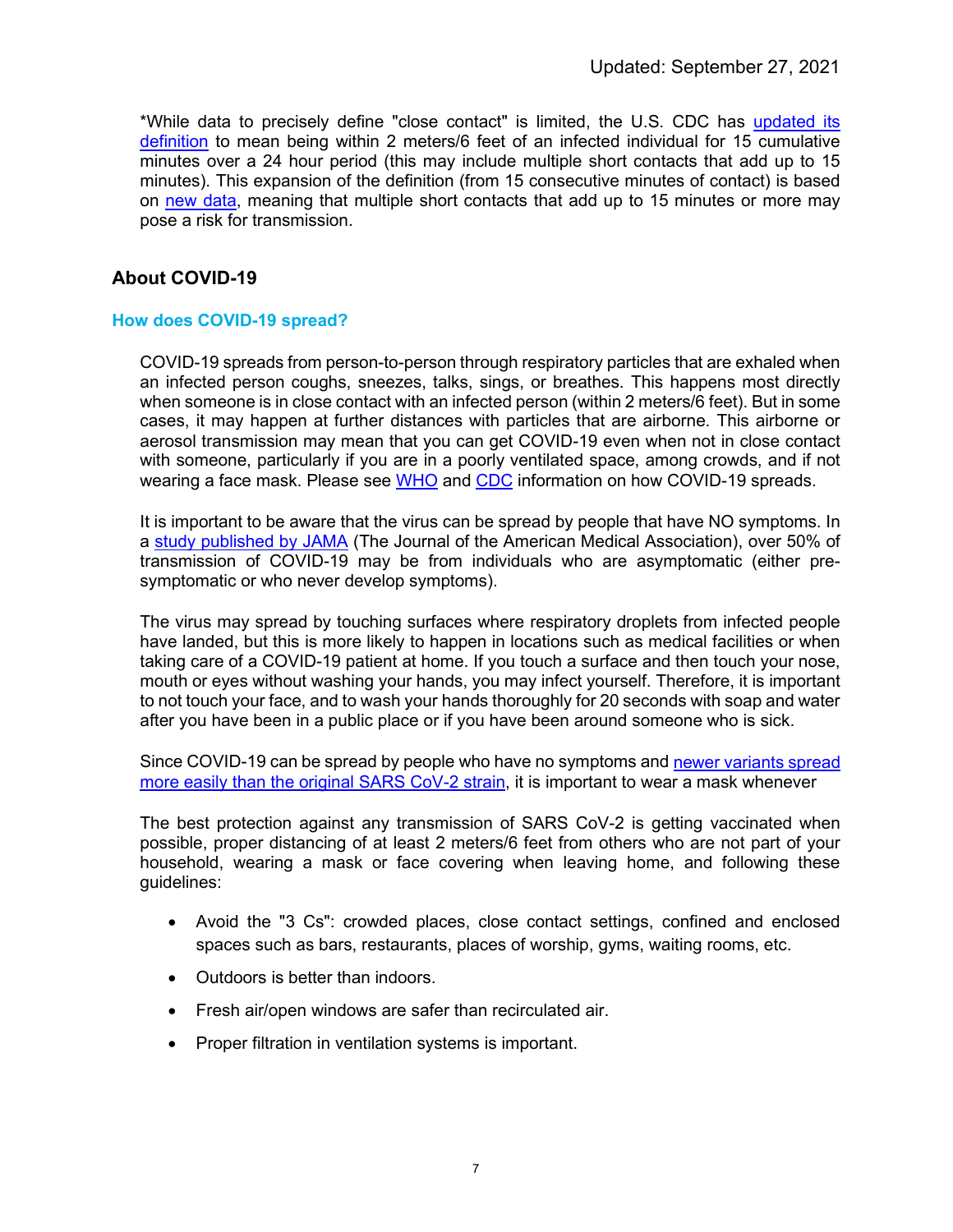• In indoor environments, spacing, number of people, time spent indoors, and type of activities can affect the risk level (i.e. gyms where people are breathing heavily are riskier than an office where proper distancing is maintained).

### **What are the symptoms?**

- Fever (38.0 C/100.4 F or higher) or chills
- Cough
- Shortness of breath or difficulty breathing
- Fatigue
- Muscle or body aches
- Headache
- New loss of taste or smell
- Sore throat
- Congestion or runny nose
- Nausea or vomiting
- Diarrhea

Symptoms may be mild to severe and can appear from 1 to 14 days after exposure. If you or anyone you know experiences any of the following signs or symptoms while infected with COVID-19, seek emergency medical care right away: trouble breathing, persistent chest pressure or pain, new confusion, inability to stay awake, bluish lips or face.

### **How do I prevent myself and others from becoming infected?**

- Get vaccinated against COVID-19 when you have the opportunity.
- Maintain physical distance of at least 2 meters/6 feet from all individuals who are not part of your household.
- Wear a mask or face covering outside of your home when you may encounter other non-household members (outdoors and indoors). A mask should be worn in any indoor setting where there are others around, EVEN IF maintaining a 2 meter/6-foot distance.
- Avoid crowded areas, close contact settings, and confined or enclosed spaces with poor air circulation. Do not host or participate in any large gatherings.
- Wash your hands frequently with soap and water for 20 seconds, especially when returning from any public setting, before eating, and before touching your mouth, nose, or eyes. If no soap is available use an alcohol-based hand sanitizer.
- When coughing and sneezing, do NOT remove your mask (if you are outside of your home).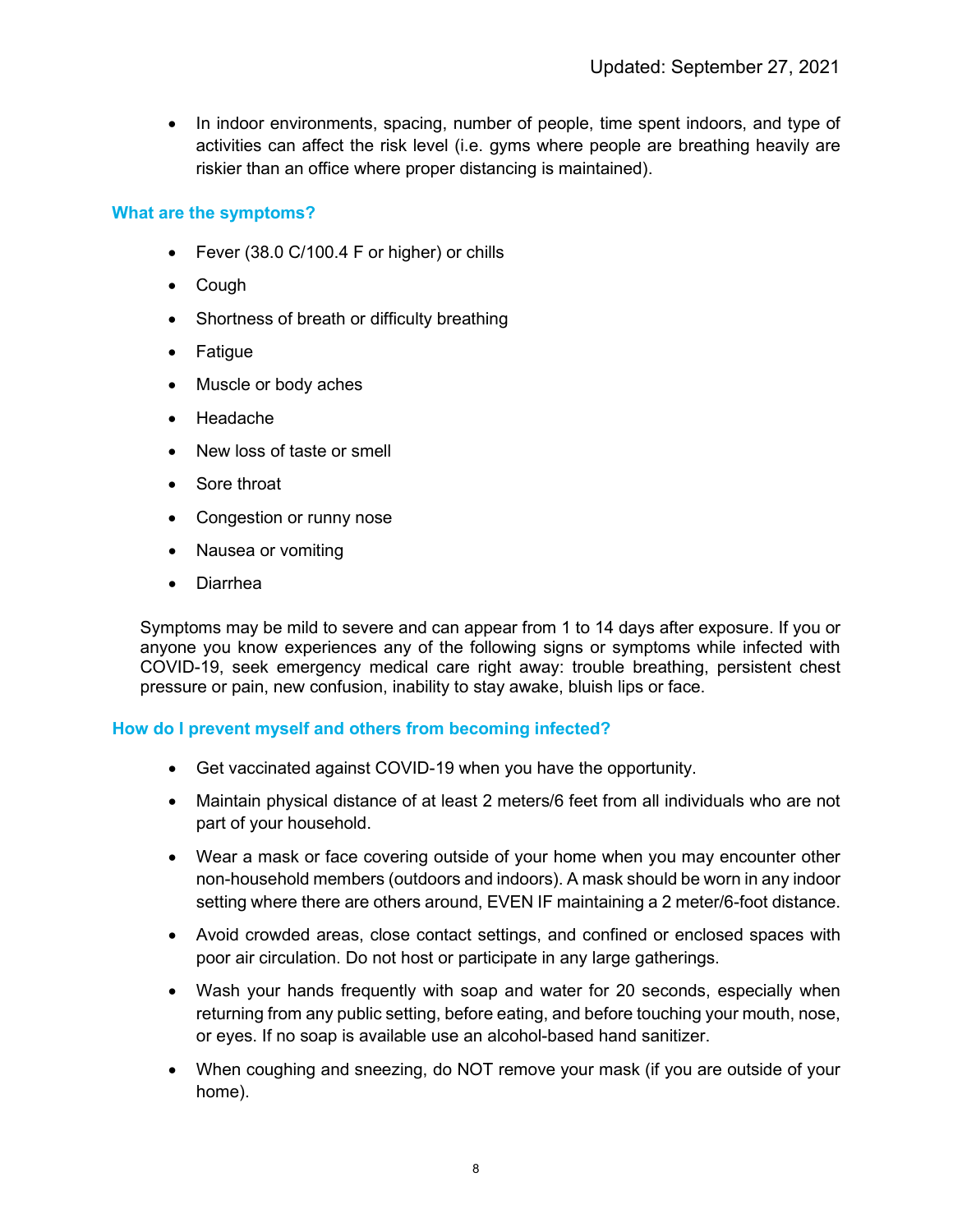- If you are exposed to someone known or suspected to have COVID-19, and are not fully vaccinated, you should self-quarantine for 14 days after the last known contact and monitor your health for symptoms of COVID-19. This self-quarantine period should include limiting contact with other household members (sleeping in a separate bedroom, if possible, and wearing a mask around others in your household). According [to the U.S. CDC,](https://www.cdc.gov/coronavirus/2019-ncov/if-you-are-sick/quarantine.html) If you are fully vaccinated, you do not need to quarantine unless you have symptoms.
- If you were in a situation with high risk of COVID-19 transmission (such as a large gathering), monitor yourself for 14 days to see if you develop symptoms and follow distancing and masking precautions. If the gathering you attended has confirmed COVID-19 cases, discuss with your doctor whether you were exposed and whether you need to quarantine for 14 days and be tested.

Practice prudent social distancing measures:

- Avoid visiting elderly or vulnerable people if you and they are not vaccinated.
- Have your children practice social distancing if they are too young to be vaccinated or if they are not vaccinated. They should maintain at least 2 meters/6 feet from other unvaccinated children, especially in indoor settings, and wear a mask if indoors or in outdoor areas where they cannot maintain a distance from others. Cases in children can be asymptomatic, and you may not know if your child or someone else's child has COVID-19.
- If restaurants are open, do not dine indoors if you are not vaccinated.
- Do not attend or host gatherings among unvaccinated individuals.
- Go shopping only for essential items. Visit the grocery store at off-peak periods or when it is quieter.
- Minimize use of public transportation if you can for those who are unvaccinated and where crowding is present. If you need to use public transportation, use during offpeak times. Avoid being in cars/buses with lots of people. If you are able, use a private car.

### **What if I have a chronic medical condition and may be at a higher risk for illness from COVID-19?**

Certain individuals are a[t higher risk](https://www.cdc.gov/coronavirus/2019-ncov/need-extra-precautions/index.html) of severe illness from COVID-19. Those who are at higher risk should get vaccinated against COVID-19 as soon as they are able. That includes older adults [\(risk increases with age\)](https://www.cdc.gov/coronavirus/2019-ncov/need-extra-precautions/older-adults.html) and those with [certain medical conditions:](https://www.cdc.gov/coronavirus/2019-ncov/need-extra-precautions/people-with-medical-conditions.html)

- Cancer;
- Chronic kidney disease;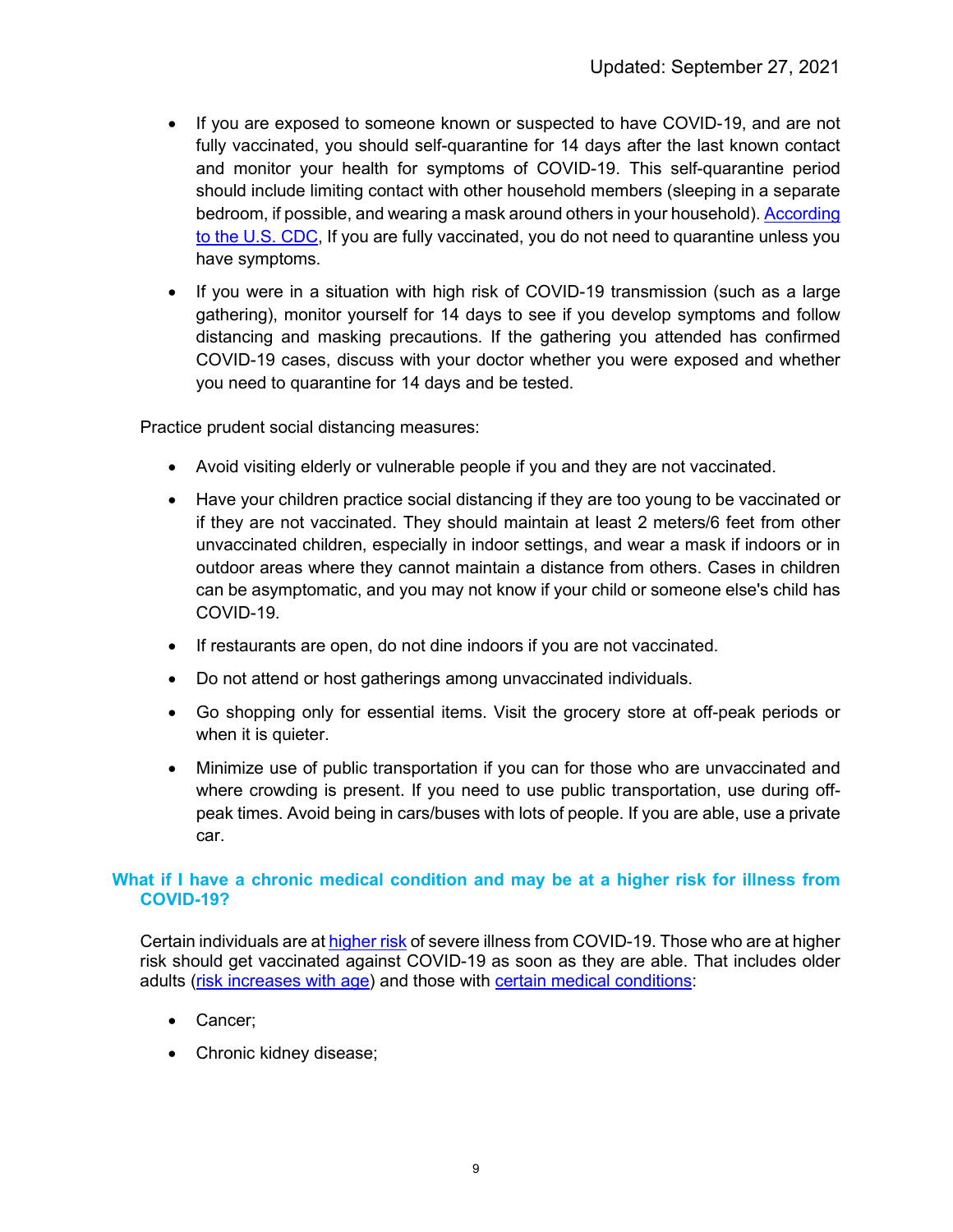- Chronic lung diseases, including obstructive pulmonary disease (COPD), asthma (moderate to severe), interstitial lung disease, cystic fibrosis, and pulmonary hypertension;
- Dementia or other neurological conditions;
- Diabetes (type 1 or 2);
- Down syndrome;
- Heart conditions (such as heart failure, coronary artery disease, or cardiomyopathies, or hypertension);
- HIV infection:
- Immunocompromised state (weakened immune system);
- Liver disease;
- Overweight (defined as a body mass index (BMI) of > 25kg/m2 but < 30kg/m2), obesity (BMI ≥30 kg/m2 but < 40 kg/m2), or severe obesity (BMI of ≥40kg/m2), with the risk of severe COVID-19 illness increasing sharply with elevated BMI;
- Pregnancy;
- Sickle cell disease or thalassemia;
- Smoking, current or former;
- Solid organ or blood stem cell transplant;
- Stroke or cerebrovascular disease, which affects blood flow to the brain;
- Substance use disorders.

See the [CDC's detailed list here.](https://www.cdc.gov/coronavirus/2019-ncov/need-extra-precautions/people-with-medical-conditions.html)

For those who are at higher risk, ensure that you have enough of any prescription medications you take, and strictly follow social distancing and masking guidelines. Stay in touch with your doctor to ensure that your underlying medical condition is closely monitored. If you get sick, do not delay in seeking medical care.

# **Is it safe to gather with my family or community for celebrations or other events?**

The [U.S. CDC advises](https://www.cdc.gov/coronavirus/2019-ncov/vaccines/fully-vaccinated.html) that individuals who are fully vaccinated may resume activities that they did prior to the pandemic, but should wear a mask indoors in areas with substantial or high transmission (substantial transmission is defined by 50 new cases per 100,000 people in the last 7 days and high transmission is 100 new cases per 100,000 in the last 7 days).

When in a situation where there will be a mixed group of vaccinated and unvaccinated individuals, those who are unvaccinated should continue to maintain distance and wear a mask, and even vaccinated individuals may want to do so depending on the size and location (outdoors or indoors) of the gathering. Also keep in mind the need to protect children who are still too young to be vaccinated and [who should continue masking and distancing.](https://www.cdc.gov/coronavirus/2019-ncov/your-health/about-covid-19/caring-for-children/families.html) Because it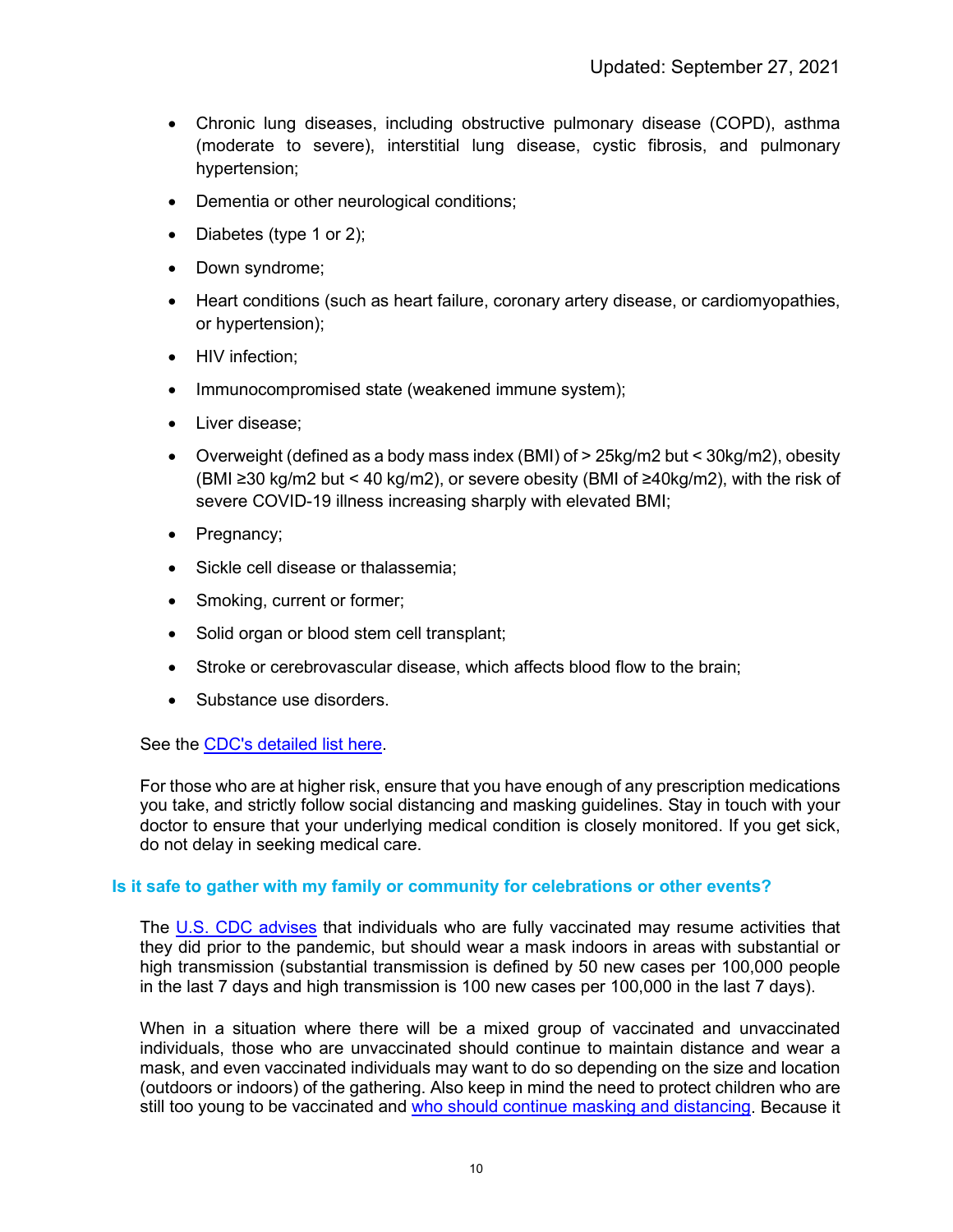is not yet clear to what degree vaccination prevents someone from spreading COVID-19 to others if infected, vaccinated parents of young unvaccinated children should consider carefully in what situations they may want to use a mask.

If you or any of the participants in a gathering become ill with symptoms of COVID-19 (fever, cough, shortness of breath, tiredness, aches and pains, nasal congestion, runny nose, sore throat or diarrhea) after the gathering, any unvaccinated individual who was in contact with or around that person in the 2 days before symptoms started needs to self-quarantine for a period of 14 days from their last contact with that person. Those who are vaccinated and were exposed should get tested 3 to 5 days after exposure and wear a mask in public indoor setting for 14 days or until they receive a negative test, and monitor themselves for symptoms. If they become symptomatic, they should quarantine.

# **Travel**

### **Are there specific testing requirements before traveling?**

Many countries require a negative COVID-19 test for entry. The [U.S. requires](https://www.cdc.gov/coronavirus/2019-ncov/travelers/testing-air-travel.html) that all passengers traveling from overseas show a negative viral test taken no more than 3 days before their flight. For those recently ill with COVID-19 (within the last 90 days), they must show documentation of recovery: a copy of previous positive viral test results and a letter from their healthcare provider or a public health official that states they have been cleared for travel or cleared to end isolation.

You should check the testing requirements before travel with the health authorities of the destination country or location. Here is one location where you can find international travel restrictions: **IATA Travel Regulations Map.**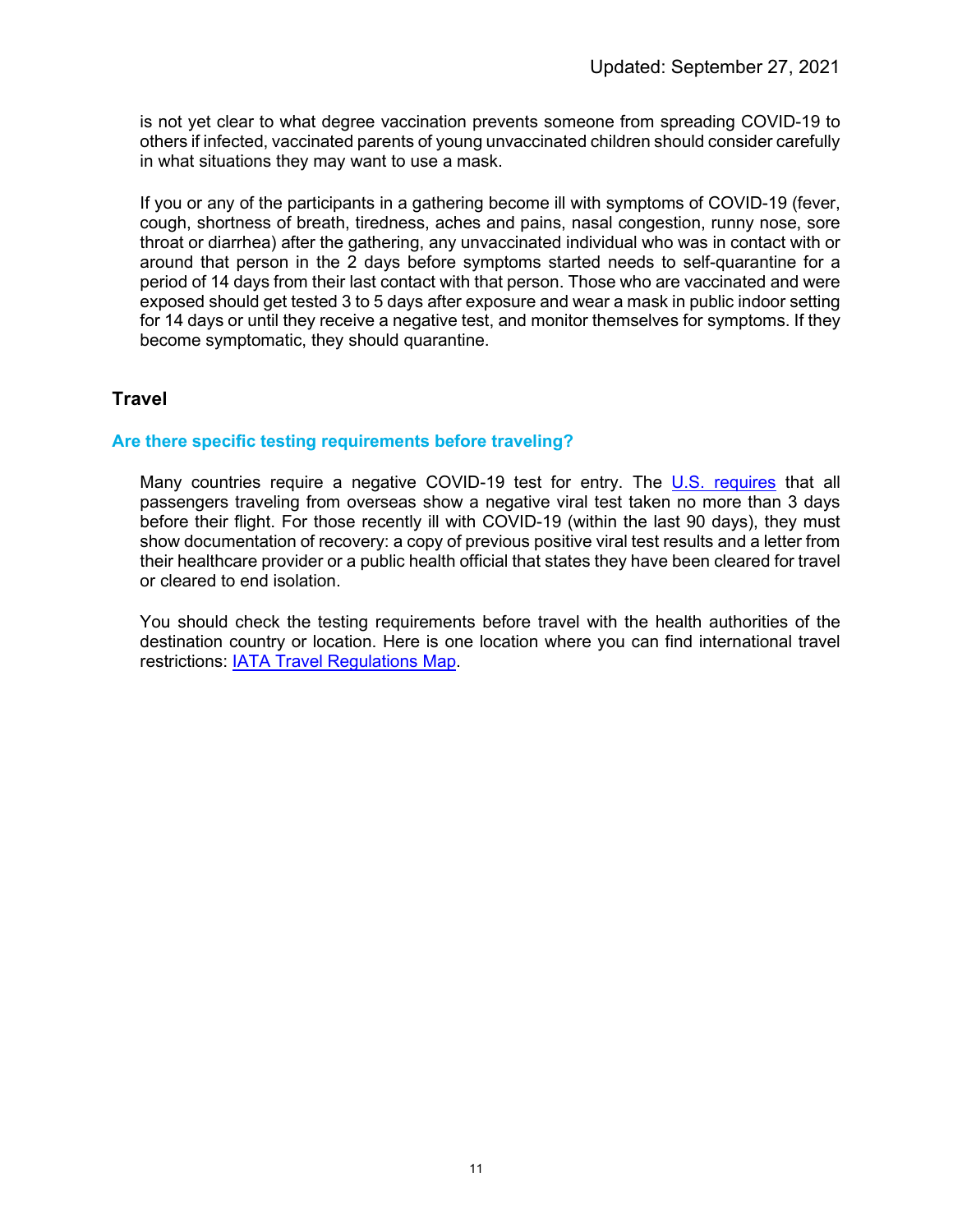### **WBG Building Access and Screening**

#### **Are there office occupancy restrictions in World Bank Group buildings?**

Yes. The WBG has established clear building occupancy levels in its Office Reopening Framework taking into account [considerations for returning to work issued by the Center for](https://www.cdc.gov/coronavirus/2019-ncov/daily-life-coping/returning-to-work.html)  [Disease Control \(CDC\),](https://www.cdc.gov/coronavirus/2019-ncov/daily-life-coping/returning-to-work.html) including practicing everyday preventive actions like minimizing interaction with people and social distance in shared spaces when physical presence is required. Contractors must work with their WBG Contract Manager to determine staffing needs and access to WBG premises.

#### **Is advance clearance required to access WBG buildings?**

Yes. Access to buildings by contractor employees must be cleared by the WBG prior to the intended access date. Contractors must work with their WBG Contract Manager to determine access needs for WBG premises.

#### **Are contractors required to provide their employees with Personal Protective Equipment (PPE) to access and perform services on WBG premises?**

Yes. All people must use face coverings (cloth or disposable) while in WBG buildings. These should cover the nose and mouth and fit well without gaps. All PPE, including the provision of masks, is the responsibility of the contractor to provide to their employees. Access will not be granted if masks are not used.

Contractors must work with their WBG Contract Manager to determine if additional PPE is required for specific tasks (e.g., gloves, safety goggles).

#### **Will health screenings be performed prior to entry?**

Yes. All people who need to enter any WBG building must first go to a screening location to conduct a two-step health screening: completion of a self-assessment questionnaire on health and travel (internationally and domestically) by the individual followed by a non-touch temperature screening.

This health screening will be required to gain access to any WBG building at any time. Upon successful completion of the health screening, a colored wristband will be provided and needs to be worn by the person to be allowed access to WBG buildings.

#### **Where are the health screening locations?**

The following are the designated screening locations and hours of operation in HQ:

- MC Main entrance 1818 H St, NW (M-F) 5am to 7pm [6am to 10am on Saturdays]
- MC Parking garage G St NW garage entrance (M-F) 5am to 5pm
- C Lobby entrance 1225 Connecticut Ave, NW (M-F) 6am to 6pm
- F Building lobby 2121 Pennsylvania Ave, NW (M-F) 6am to 6pm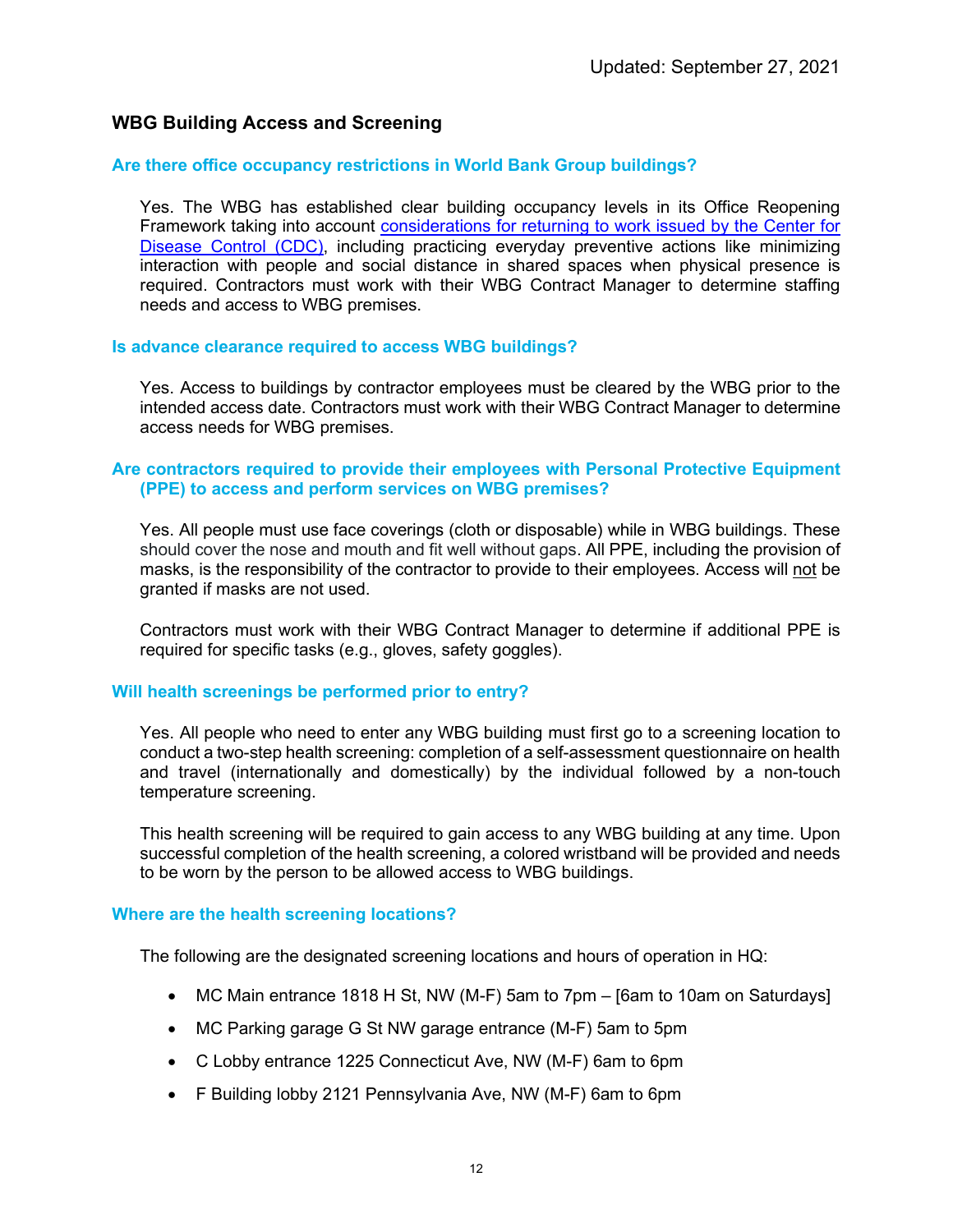• F Building garage 21St St NW entrance (M-F) 5am to 12 noon

For after-hours access, individuals should proceed to the building's entrance security checkpoint for screening. Times and locations of screening are subject to change.

#### **Will personal information be collected as part of the health screening?**

The WBG will be collecting personal data (name and employee ID number) only in situations where the temperature screening is failed. The information will be collected in a paper form that is placed into a confidential sealed envelope by the screener. The individual's information is flagged in WBG systems as a result of the temperature screening result. Paper forms are securely destroyed after systems are updated and internal notifications are in place. Personal data on paper forms will be retained by the WBG for no more than 24 hours and in WBG systems for at least 14 days.

#### **What will happen if a risk is identified in an individual's health screening questionnaire?**

If a risk is identified in the health screening questionnaire, that person will be denied entry into WBG buildings. Contractor employees should notify their employer of the denied access to the premises. The contractor will also be given a document with recommended next steps.

If the contractor employee has failed the questionnaire due to travel, contact or other restrictions, they are advised to wait the appropriate period before attempting re-entry. (e.g., if they traveled out of state 10 days prior, then they would need to wait for 4 days to meet the 14-day requirement regarding travel.)

Contractors must work with their WBG Contract Manager to determine if the provision of a substitute resource is required.

#### **What will happen if the individual fails the temperature (fever) screening test?**

Any person who fails the temperature screening due to an elevated temperature (more than 100.4 $\degree$  F or 38 $\degree$ C) will be denied entry to the building for a period of 14 days and should notify the employer of the denied access into WBG premises.

The building access denial will be in effect for 14 days starting from the date the health screening was failed, unless a medical clearance is provided through the contractor.

Contractors are encouraged to consult a healthcare provider if they are experiencing symptoms or are concerned about being infected with COVID-19.

Contractors must work with their WBG Contract Manager to determine if the provision of a substitute resource is required.

#### **What happens if a contractor tests positive to COVID-19?**

Should a contractor that has been inside a WBG building test positive for COVID-19, the WBG requests that the person informs their employer. The Contract Manager will work with the Health & Safety Directorate (HSD) to determine the appropriate course of action. The